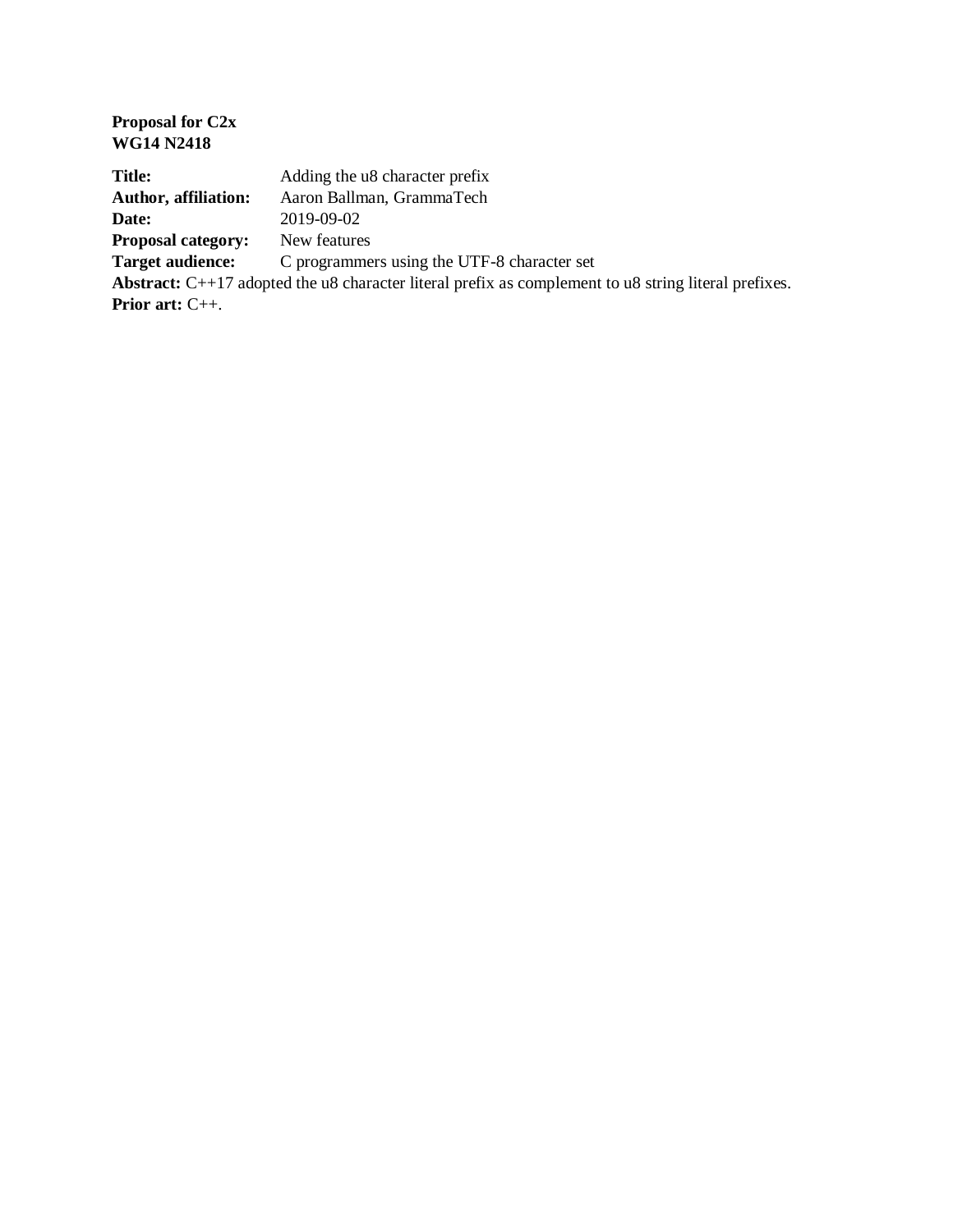# Adding the u8 character prefix

Reply-to: Aaron Ballman (aaron@aaronballman.com) Document No: N2418 Date: 2019-09-02

# Summary of Changes

#### N2418

- Added rationale as to why unsigned char is the correct underlying type
- Clarified that an environment macro is not necessary
- Moved specification of u8 away from the specification of wide character constants
- Added constraints to the proposed wording

#### N2198

Original proposal

## Introduction and Rationale

In C17, there are four encoding prefix spellings for string literals: u8, u, U, and L, but only three encoding prefixes for character literals: u, U, and L. C++17 adopted a feature adding the u8 prefix for character literals to represent a UTF-8 encoding [WG21 N4267]. This is a useful feature that allows a programmer working in a narrow character set other than ASCII to obtain ASCII characters by using the u8 prefix because the single code unit UTF-8 encodings are identical to ASCII. It is also makes character literal prefixes more consistent with string literal prefixes, and aligns the literal syntaxes of C and C++ more closely.

 $C++$  uses char $8$  t as the underlying type for a u8 character literal. This proposal proposes using unsigned char as the underlying type for a u8 character literal because the underlying type for char8 t in C++ is unsigned char. Should C adopt a char8 t datatype [N2231], it would possibly pick either unsigned char or uint least8 t as the underlying type. Using unsigned char for u8 character literals now would then be forward compatible with future harmonization efforts.

All of the other prefixes  $(L, u, and U)$  map to an underlying type that has an environment macro specified in 6.10.8.2. UTF-8 character constants do not require an environment macro because they are defined in terms of a single UTF-8 code unit.

## Proposed Wording

The wording proposed is a diff from the committee draft of ISO/IEC 9899-2017. Green text is new text, while red text is deleted text.

Modify 6.4.4.4p1:

*character-constant:* ' *c-char-sequence* ' L' *c-char-sequence* ' u' *c-char-sequence* '